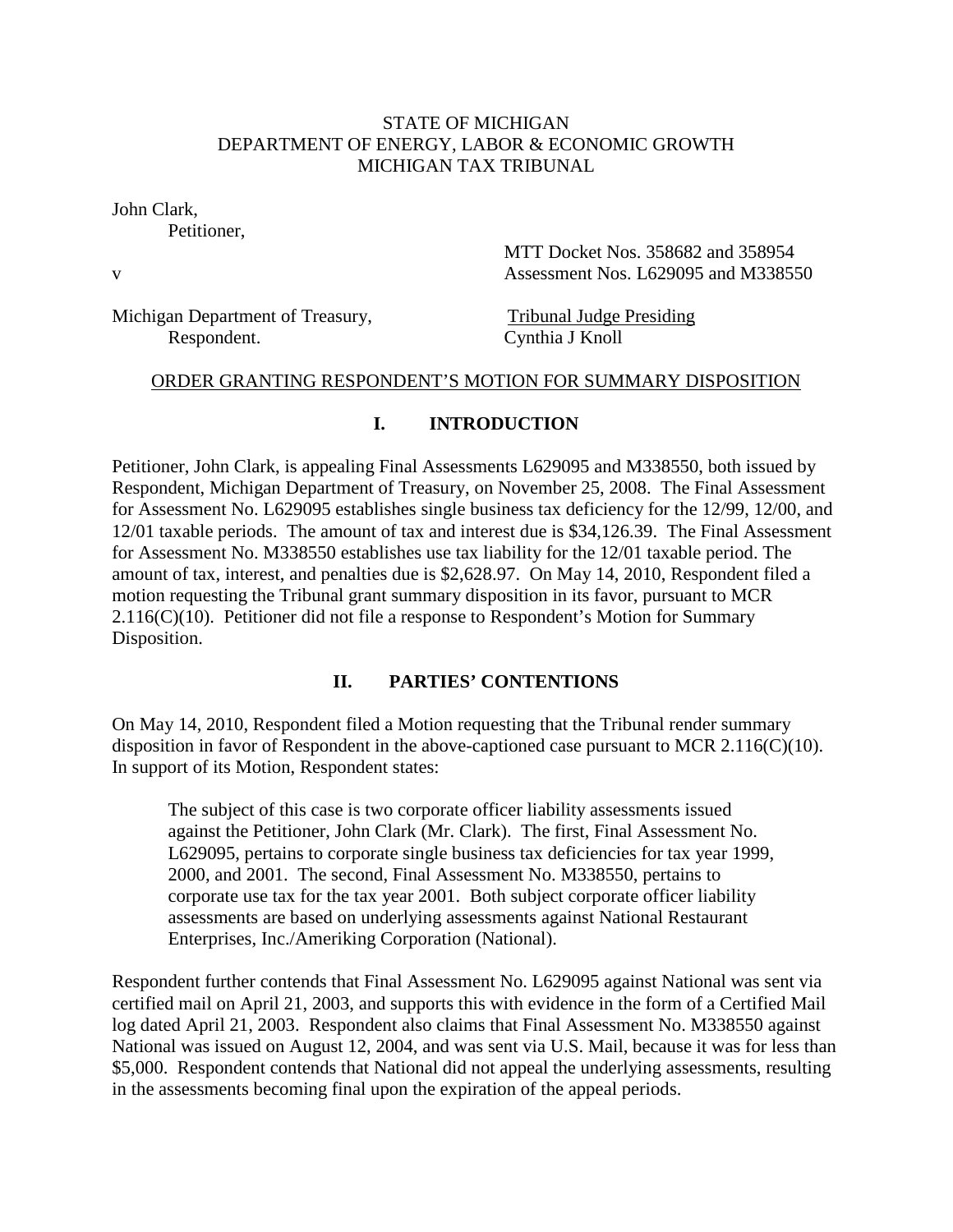Respondent further asserts that Mr. Clark was assessed as a corporate officer responsible for National's tax liability pursuant to MCL 205.27a(5), which states that, "if a corporation liable for taxes fails to file a return or pay the tax due, any of its officers is personally liable for the failure of the corporation." Respondent states that "Mr. Clark does not appear to contest the fact that he was a responsible corporate officer." Respondent further alleges that Mr. Clark's signature as vice-president on National's tax return creates a rebuttable presumption that he is responsible for the corporation's failure to pay.

Respondent relies on *Keith v Michigan Department of Treasury,* 165 Mich App 105; 418 NW2d 691 (1987), in support of its position that Petitioner cannot contest the underlying assessment. The *Keith* Court held that, "if a corporate officer – for whatever reason – fails to contest the tax on behalf of the corporation, it does not violate due process to thereafter deny the corporate officer the right to contest the amount when he is personally assessed for the tax."<sup>[\[1\]](#page-1-0)</sup> Respondent argues that "[b]ecause a corporate officer's liability is derivative of a corporation's liability, once the corporation's time to appeal has passed, an officer subject to personal liability under MCL 205.27a(5) cannot contest the underlying corporate tax liability," citing *Keith, supra* at pp. 109- 111.

Petitioner did not file a response to Respondent's Motion.

## **III. FINDINGS OF FACT**

Respondent issued two corporate officer liability assessments against Petitioner on November 25, 2008. Assessment No. L629095 pertains to corporate single business tax deficiencies for tax years 1999, 2000, and 2001. Assessment No. L629095 assesses tax, penalty, and interest in the amount of \$34,126.39 against Petitioner for the 1999, 2000, and 2001 tax years. M338550 pertains to corporate use tax for the 2001 tax year. Assessment No. M338550 assesses tax, penalty, and interest in the amount of \$2,628.97 against Petitioner for the 2001 tax year. Both assessments are based on the underlying assessments against National Restaurant Enterprises, Inc. (National) and are issued under MCL 205.27a(5).

Petitioner, in his initial letter of appeal, states that "I acknowledge I was an officer with National Restaurant Enterprises during the time frame of the claim made."

### **IV. APPLICABLE LAW**

Respondent moves for summary disposition pursuant to MCR 2.116(C)(10). In *Occidental Dev LLC v Van Buren Twp*, MTT Docket No. 292745 (March 4, 2004), the Tribunal stated "[a] motion for summary disposition under MCR 2.116( $C$ )(10) tests the factual support for a claim and must identify those issues regarding which the moving party asserts there is no genuine issue of material fact." Under subsection (C)(10), a motion for summary disposition will be granted if the documentary evidence demonstrates that there is no genuine issue of material fact, and the moving party is entitled to judgment as a matter of law. *Smith v Globe Life Insurance*, 460 Mich

<span id="page-1-0"></span> <sup>[1]</sup> *Keith v Michigan Dept of Treasury*, 165 Mich App at 110.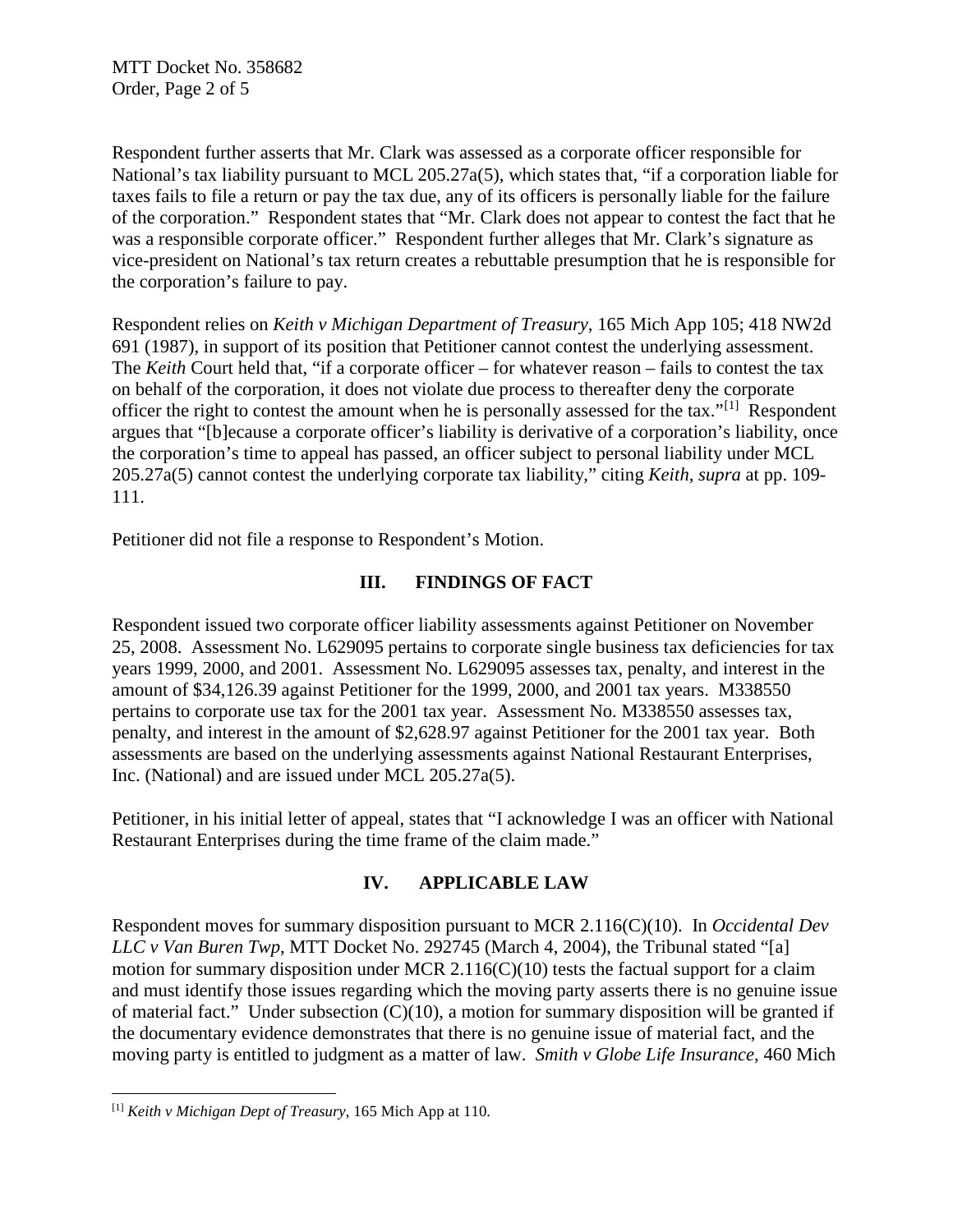MTT Docket No. 358682 Order, Page 3 of 5

446, 454-455; 597 NW2d 28 (1999). In the event, however, it is determined that an asserted claim can be supported by evidence at trial, a motion under subsection  $(C)(10)$  will be denied. *Arbelius v Poletti*, 188 Mich App 14; 469 NW2d 436 (1991).

The Michigan Supreme Court has established that a court must consider affidavits, pleadings, depositions, admissions, and documentary evidence filed by the parties in the light most favorable to the non-moving party. *Quinto v Cross & Peters Co*, 451 Mich 358, 362-63; 547 NW2d 314 (1996) (citing MCR 2.116(G)(5)).The moving party bears the initial burden of supporting his position by presenting his documentary evidence for the court to consider. *Neubacher v Globe Furniture Rentals*, 205 Mich App 418, 420; 522 NW2d 335 (1994). The burden then shifts to the opposing party to establish that a genuine issue of disputed fact exists. *Id.* Where the burden of proof at trial on a dispositive issue rests on a nonmoving party, the nonmoving party may not rely on mere allegations or denials in pleadings, but must go beyond the pleadings to set forth specific facts showing that a genuine issue of material fact exists. *McCart v J Walter Thompson*, 437 Mich 109, 115; 469 NW2d 284 (1991). If the opposing party fails to present documentary evidence establishing the existence of a material factual dispute, the motion is properly granted. *McCormic* v *Auto Club Ins Ass'n*, 202 Mich App 233, 237; 507 NW2d 741 (1992).

## **V. CONCLUSIONS OF LAW**

The underlying issues in this case relate to the assessment of single business and use tax against Petitioner and whether Petitioner is a corporate officer liable for payment of this tax.

In his first letter to the Tribunal, dated December 23, 2008, Petitioner "acknowledge[s] I was an officer with National Restaurant Enterprises during the time frame of the claim made." He contends, however, that he was not provided any rights to defend himself against the claim. Petitioner states:

- No information has been provided despite promises made during the [informal] conference.
- No back [sic] has been provided showing that I was a signor on any relevant tax forms (business, use payroll tax, etc.).
- No reason for the tax difference in the first place (i.e., what is the tax discrepancy even about).

In a letter dated March 25, 2010, Petitioner further states:

Since I am being asked to  $\ldots$  pay the debts of another, I have a right to receive the information that caused the Department of Treasury to determine that [National] owed it in the first place.

The Department of Treasury has failed in its duty to provide proper reason for the deficiency of tax owed.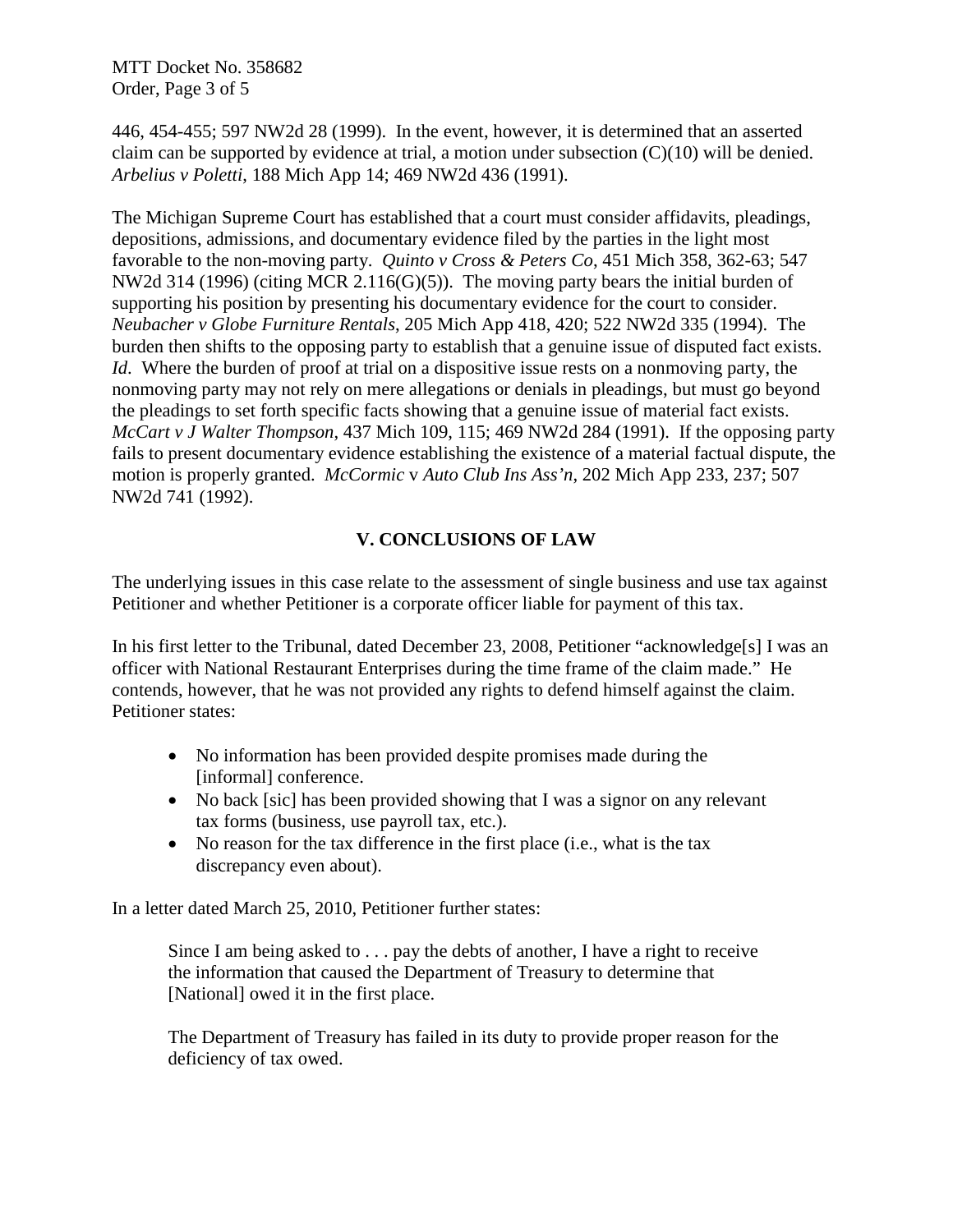At [the time of the audit, National] was still in existence (it filed for Chapter 11 bankruptcy in December 2002) and noticed all vendors of its status. The State of Michigan would have been noticed of this fact and received from the Bankruptcy Trustee notices of any pending claims. The Department of Treasury failed in its responsibility to notice the Bankruptcy Trustee which would have required [National] to resolve its liability with the Department of Treasury prior to final liquidation in late 2004/2005.

Summary disposition is appropriate under MCR 2.116(C)(10) when there is no genuine issue of material fact. "A genuine issue of material fact exists when the record, giving the benefit of reasonable doubt to the opposing party, leaves open an issue upon which reasonable minds might differ." $[2]$  The Tribunal finds that no genuine material fact exists in this case. Tax assessments were issued to National and National did not file appeals of the assessments, rendering them final. As a result, Petitioner was held responsible for the assessments as a corporate officer. Respondent issued assessments to Petitioner, pursuant to MCL 205.27a(5), which states in pertinent part:

If a corporation, limited liability company, limited liability partnership, partnership, or limited partnership liable for taxes administered under this act fails for any reason to file the required returns or to pay the tax due, any of its officers, members, managers, or partners who the department determines, based on either an audit or an investigation, have control or supervision of, or responsibility for, making the returns or payments is personally liable for the failure.

Petitioner does not contest that he was a responsible officer during the tax periods at issue. His contentions relate solely to the underlying assessments against National and the lack of information available to him in support of those assessments. However, because the underlying assessments against National were not appealed and thus became final, Petitioner cannot now challenge the assessments. Petitioner's corporate office liability is derivative of National's liability.

For the reasons stated above, the Tribunal grants summary disposition in favor of Respondent and affirms Final Assessment Nos. L629095 and M338550.

### **VI. JUDGMENT**

IT IS ORDERED that Respondent's Motion for Summary Disposition is GRANTED.

IT IS FURTHER ORDERED that the Assessment Nos. L629095 and M338550 are AFFIRMED.

IT IS FURTHER ORDERED that Respondent shall cause its records to be corrected to reflect the taxes, interest, and penalties as finally shown in Assessment Nos. L629095 and M338550 within 20 days of the entry of this Final Opinion and Judgment.

<span id="page-3-0"></span><sup>[2]</sup> West v General Motors Corp, 469 Mich 177, 183; 655 NW2d 468 (2003).